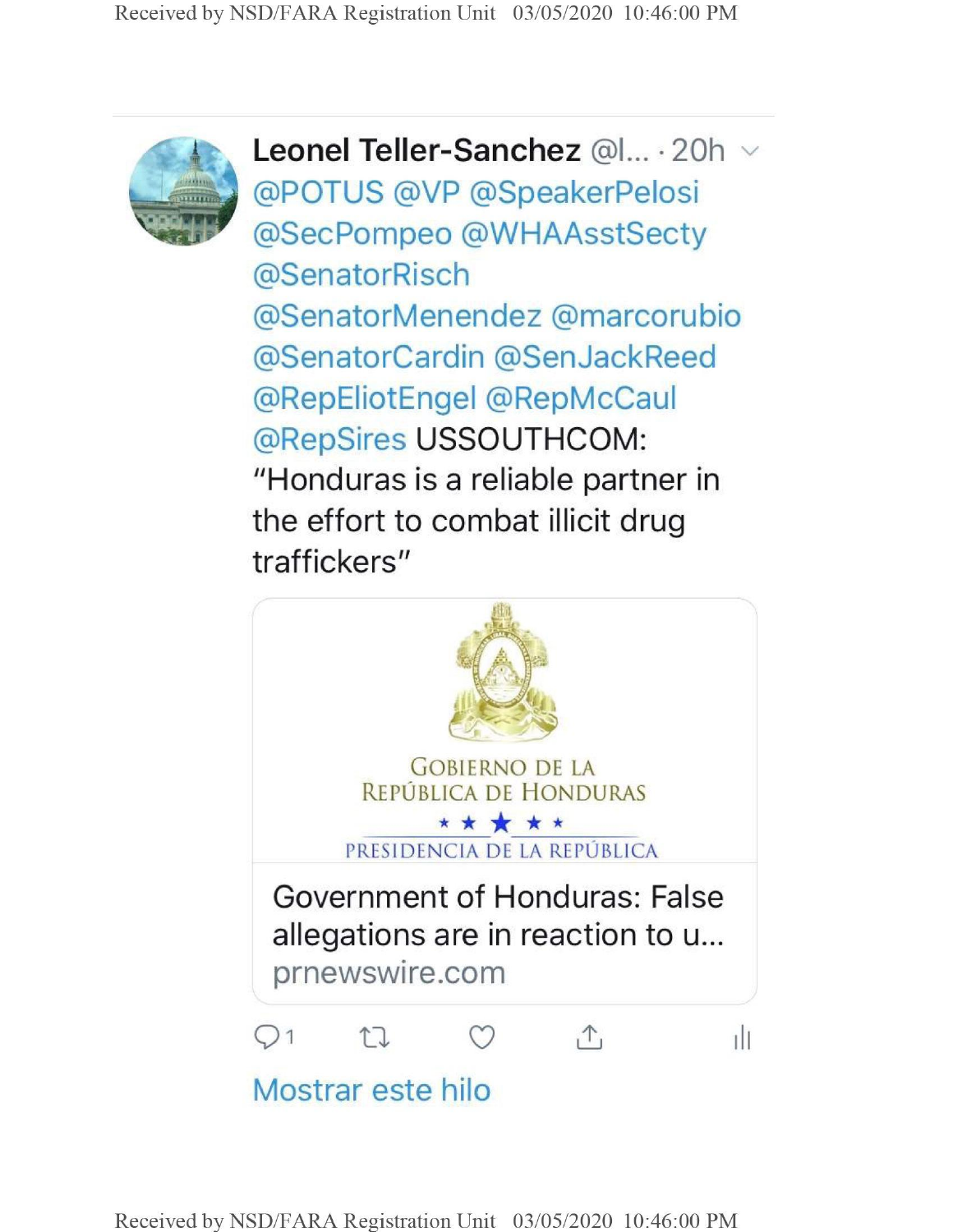$\vee$ 



<sup>Q</sup> *it* **Leonel Teller-Sanchez** @leonel\_teller

This material is distributed by GWGA on behalf of the Government of Honduras. Additional information is available at the US Department of Justice. "USSOUTHCOM: Honduras is a reliable partner in the effort to combat illicit drug traffickers"

**Traducir Tweet**



**Received by NSD/FARA Registration Unit 03/05/2020 10:46:00 PM**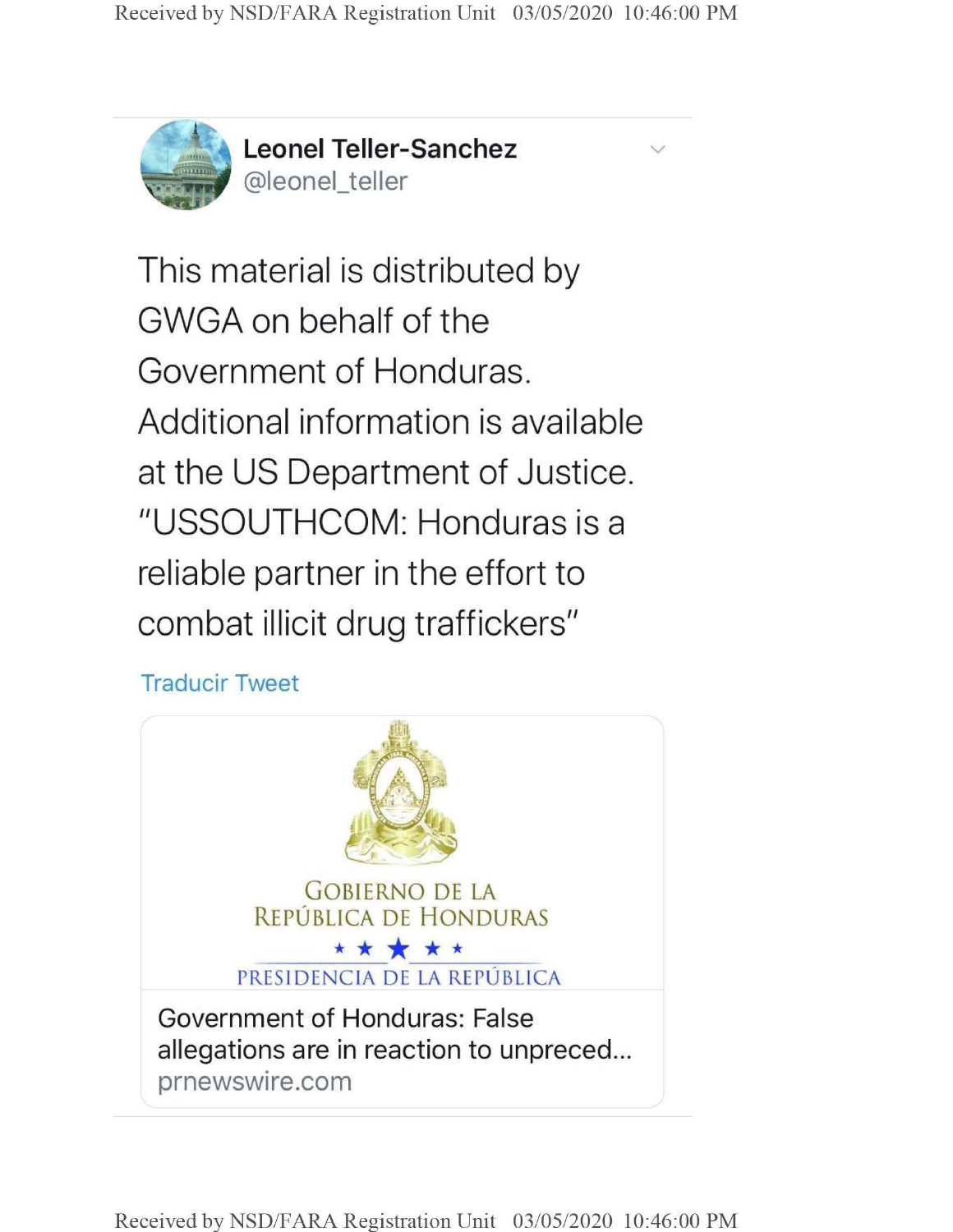## Government of Honduras: False allegations are in reaction to unprecedented war against drug trafficking

English

-- U.S. Southern Command classified Honduras as a reliable partner in the efforts to combat illicit drug traffickers in the Hemisphere



NEWS PROVIDED BY **Cobierno de la Pepublica de Honduras —** Mar 04, 2020,14:49 ET

TEGUCIGALPA, Honduras, March 4, 2020 /PRNewswire/-- *The following is a statement by Cobierno de la Republica de Honduras:*

Once again the drug lords and traffickers resort to the same tactics of slandering the only government that has faced them courageously to successfully dismantle their empires of crime, murder and impunity, creating false stories without any evidence and solely based on statements of proven and prosecuted criminals.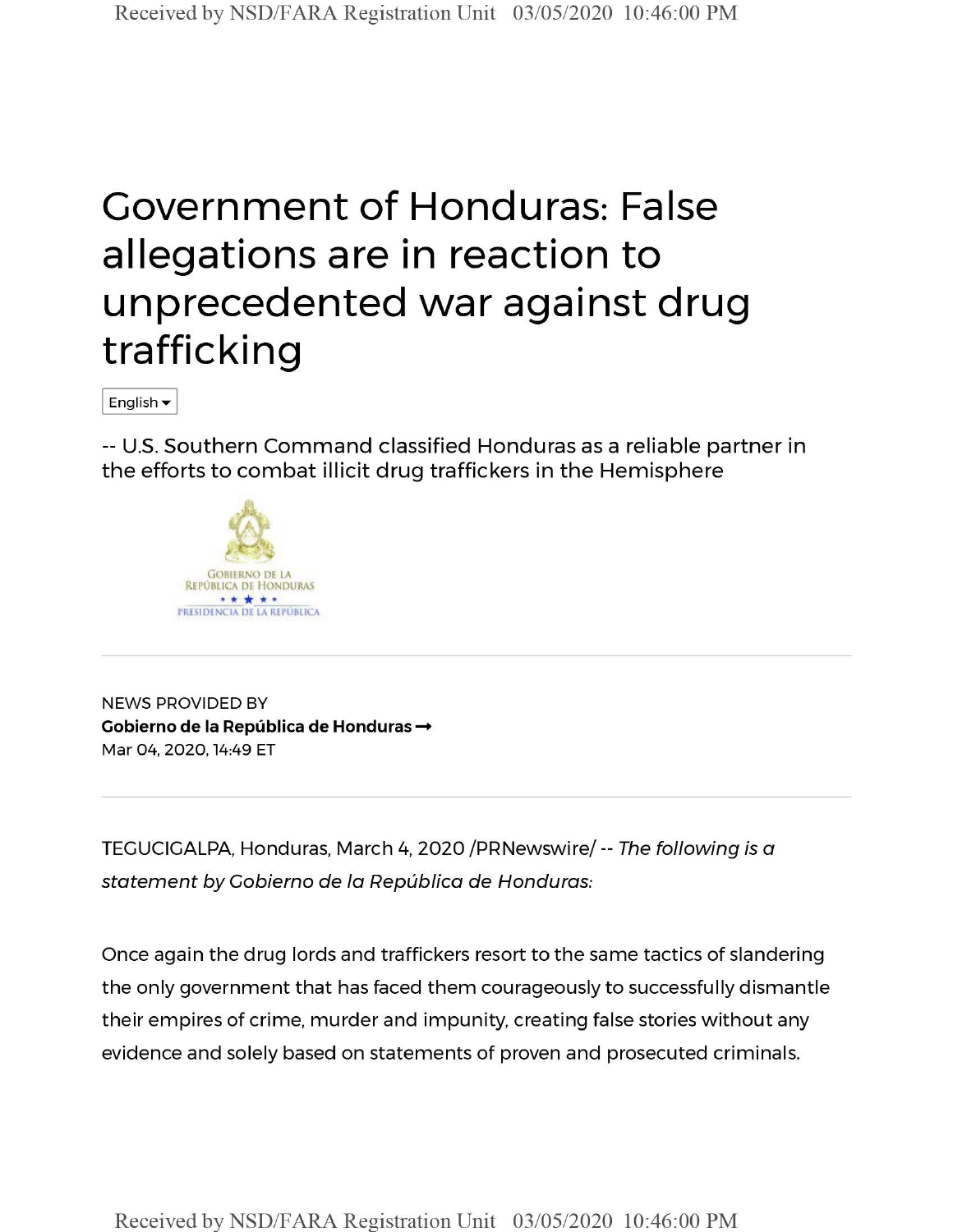What we are seeing now from these criminals is more of the same: a conspiracy with some personalities of the political opposition, supported by international organized crime, to undermine and discredit the government of Honduras, and motivated by revenge for the 23 drug lords and traffickers that have been extradited, others forced to flee the country trying to avoid justice or have surrendered to the United States in an effort to reduce their sentencing.

The statements of confessed murderers and known drug traffickers, are contrasted with tangible facts and real actions that the government of Juan Orlando Hernández has pursued to combat drug trafficking in Honduras, until the point of turning the country into a hostile territory for their illegal activities that were filling with blood and mourning the Honduran family.

These are the facts that speak for themselves: more than 6 thousand people arrested for drug trafficking, 500 disjointed gangs, about 19 thousand kilos of cocaine decomposed, and 1,300 kilos of liquid cocaine, 162 thousand coca plants, more than 175 thousand pounds and about one million marijuana plants seized; in addition 19 narco-laboratories have been dismantled, 263 clandestine landing strips were disabled and nearly 1,800 goods and assets have been seized from these drug traffickers.

What this government has accomplished against drug trafficking is unprecedented in history, as it is confirmed by the U.S. Southern Command that during President Hernandez administration drug trafficking through Honduran territory going to the USA market has been reduced from 70 to only 2 percent.

"Honduras is a trusted ally" statement issued by the U.S. Southern Command on February 25 of this year.

https://twitter.com/southcom/status/1232426669010493440?s=12

Received by NSD/FARA Registration **Unit** 03/05/2020 10:46:00 PM